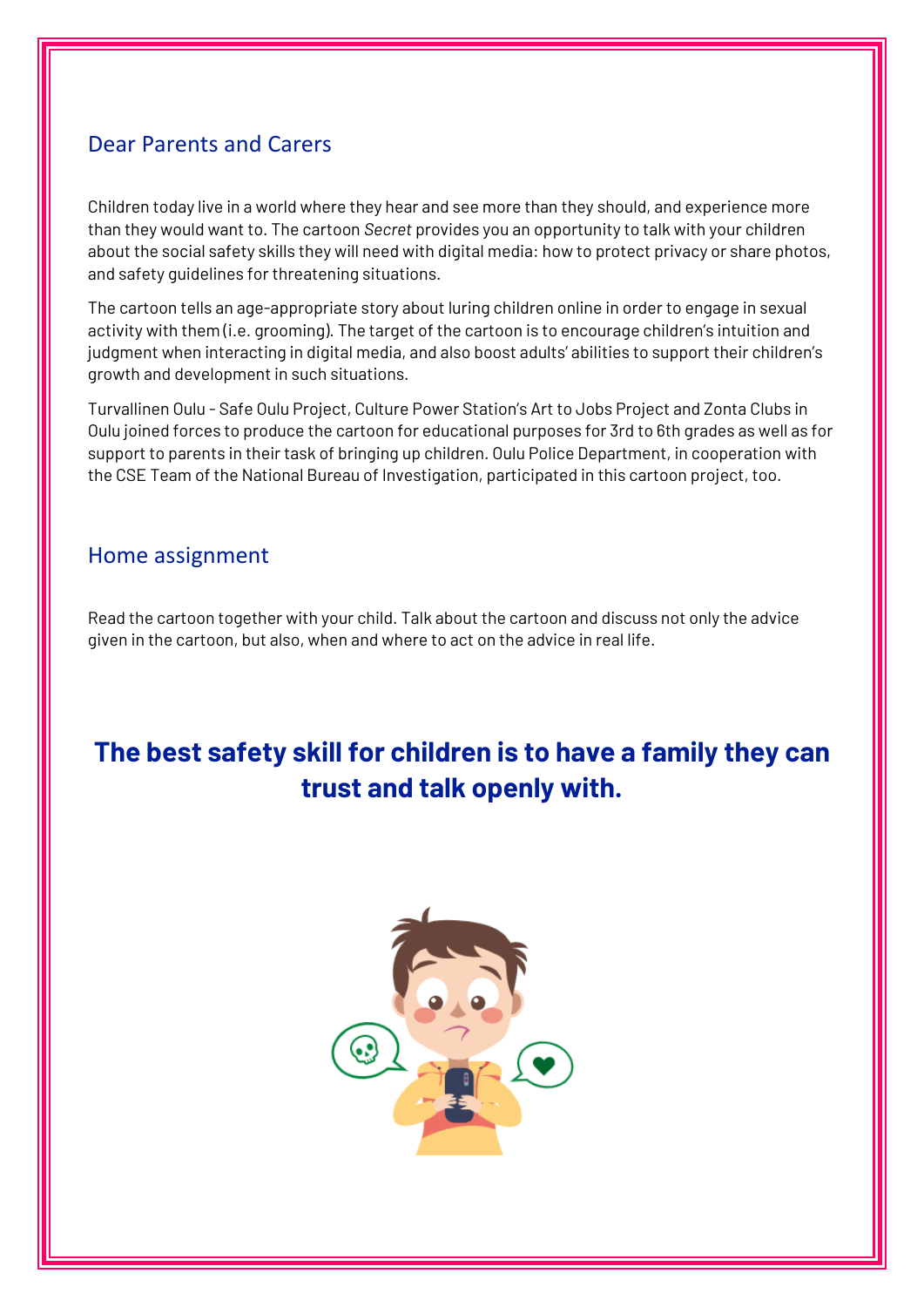### The years from 9 to 12 are significant in connection to online risk behaviours

According to surveys, the years from 9 to 12 are significant in connection to online risk behaviours. Children and adolescents have not yet developed the ability to recognise situations, where an adult may ask them, for instance, for photographic material with an intention to exploit it. They need adult guidance and life experience. (Livingstone et al. 2012).

Unwanted sexual attention and sexual harassment with bullying in digital media is a common experience with children. According to the 2021 School Health Promotion study, 42 % of the girls and 8,6 % of the boys in 8th and 9th grade had been harassed on the phone or Internet during the 12 month period preceding the survey. 10,1% of the girls and 6,3% of the boys in grades 4. ad 5. had had experienced sexual toned comments, suggestions, or messages or had been shown sexual toned pictures during the 12-month period preceding the survey. (School Health Promotion Study 2022). More than 30% has witnessed sexual harassment carried out in digital media by other children during the 12-month period preceding the survey. (Laitinen et al. 2018.)

Online exploitation and out-of-control spread of selfies, whether commonplace or sexually explicit, is one of the risks linked with the use of digital media. The Internet Hotline of Save the Children is part of the international INHOPE network of hotlines, which investigates and checks online material of sexual abuse of children. The figures from 2019 statistics show that 65% of the children in these pictures are aged between 3 and 13 years. Many of the photos show a normal home setting on the background. (Pelastakaa Lapset ry. - Save the Children 2019).

Often children do not tell an adult about their experience because they are apprehensive of the consequences. According to the latest doctoral research, online restrictions are not a solution to decrease grooming on the Internet. It is vitally important to increase awareness and teach children from early on to make responsible decisions. The window for police or, for instance, parental intervention is very short. The first five days are the most crucial. (Nikolovska, M. 2020).

#### Grooming is **solicitation of children for sexual purposes**

- Groomer contacts children either by using digital media or in real life.
- Grooming can happen quickly. The groomer might try to get the child act spontaneously.
- Grooming can be a slow- moving process where the groomer tries to establish a trusting relationship with the child before including sexually explicit content into the conversation.
- Groomer can lure several children at the same time, especially online.
- Groomer tries to respond to the possible needs of the victim, pretending to be his or her friend. Groomer can also use gifts and "favours"
- Getting out of the situation may be challenging for the child. The child may feel ashamed and confused about what has happened and thus does not tell about it to adults
- Children often blame themselves for what happened and think it is partly, or entirely, their fault. They are ashamed of what they did or of their inability to defend themselves. The feeling of guilt and /or fear of consequences stops them from telling anyone. However, the child is never guilty when he/she has been groomed or when he/she has been the victim of sexual violence.
- The perpetrator may try to intimidate the child into keeping the secret by threats and extortion.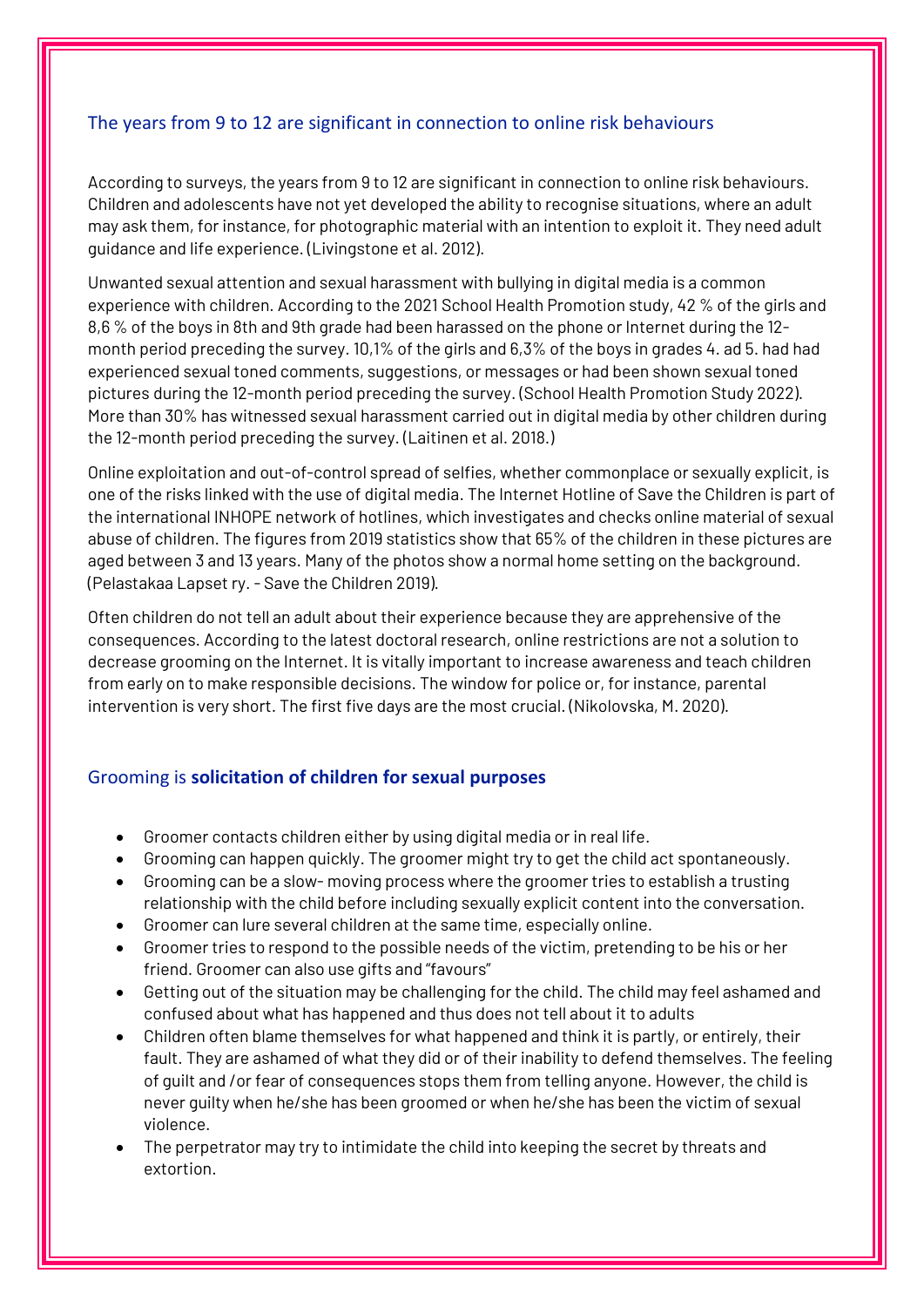#### If a child tells you about his or her experience

- **Try to keep calm, do not put blame on him/her.** When it is your child, it can be difficult to hold your emotions in check. Try not to ask Why questions. Children often blame themselves and think "Why was I so stupid!" However, the adult is always the one with full responsibility. An adult can take the edge off the child's feelings of guilt and inferiority by telling him or her that a child cannot possibly know everything, none of what happened is the child's fault, and that an adult always has the sole responsibility.
- **Listen and support, do not leave the child alone with his or her thoughts and emotions.** Believe the child and what he or she says. Listen more - and speak less. Talk together with the child about what could be done and how to avoid further incidents. Remember to let the child know he or she has done the right thing by telling you and not keeping to him- or herself.
- **Act on the advice on page 16 of the cartoon.**

#### How to safeguard your child?

- **Share the day-to-day digital routines**. Talk about the Internet, games and other media with your children regularly as you would about any other thing in your everyday life. Start with interesting things, for instance by asking what cool things they have done with their phone that day and who they have been talking to. After that it would be easy to ask if anything made them uncomfortable or if they had contact with someone they have never met before
- **Protect privacy**. Tips on protecting your privacy on page 14 of the cartoon. Parents should be aware of the apps where children can be contacted online. In addition to TikTok, Instagram, Snapchat and other apps in the social media, also many online games have a chat option.
- **Talk about the negative side of the Internet and harmful content in advance.** Explain to your children that sometimes also unpleasant things may take place in the social media. Let them know they can talk to you also about uncomfortable and disturbing things.
- **Teach them online safety**. Advice on how to tackle enticement, bullying and harassment on page 16 of the cartoon.

#### Help and support

- Pupil welfare staff in your school
- Social and Crisis Emergency Services, tel. 044-7036235
- Psychiatric Team for Children and Adolescents, tel. 044 703 5919
- Social Welfare and Healthcare Services, e.g. Child Guidance and Family Counselling Centre
- Oulu Crisis Centre, mielenterveysseurat.fi/oulu/tukeajaapua/ p. 044 3690 500
- Victim Support Finland (RIKU), tel.116006; riku.fi/nuoret (chat)
- Virtual police officer, poliisi.fi/some
- Helpline for Children and Adolescents, tel. 116 111